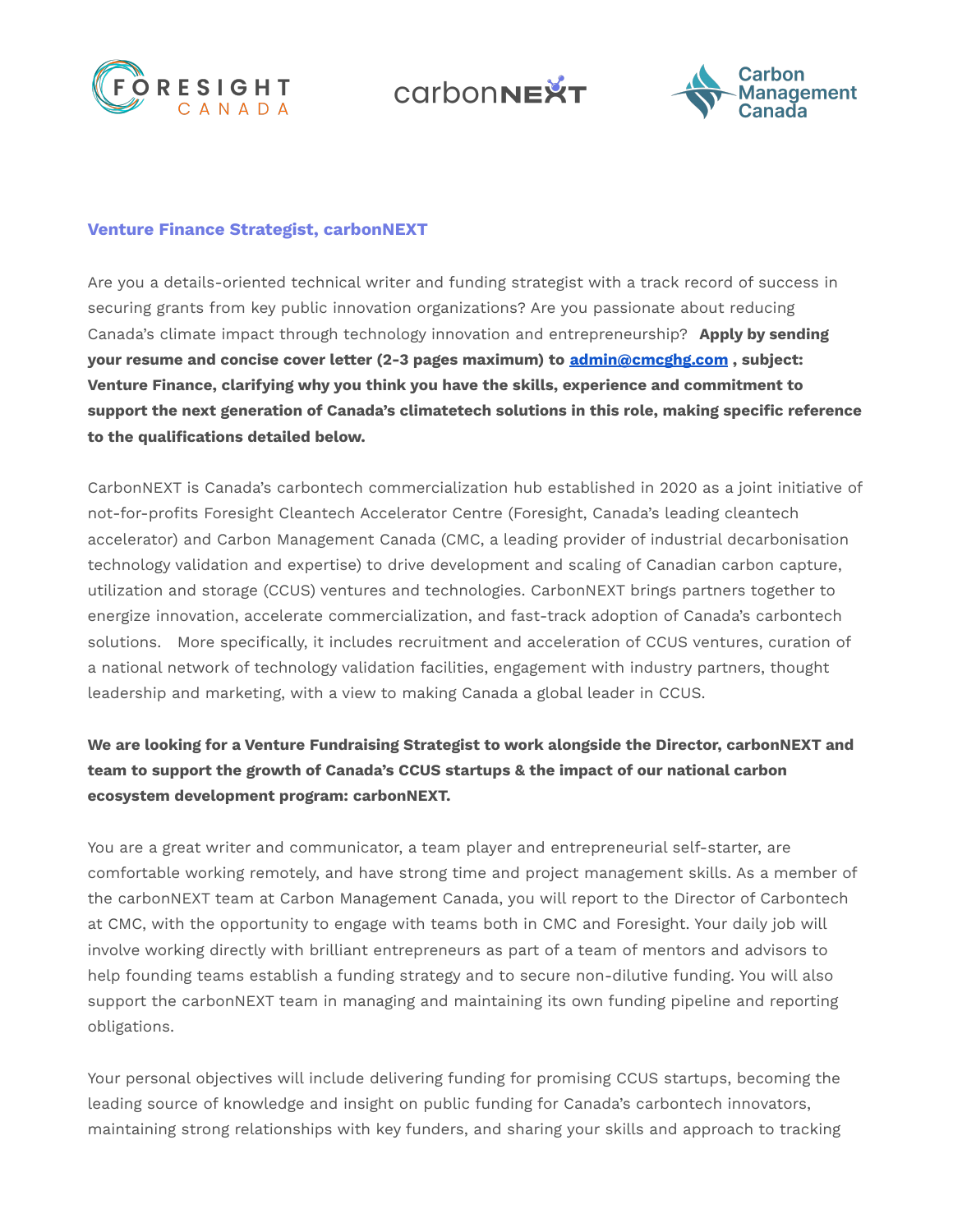





and delivering on grant obligations across your clients.

## **Essential Duties And Responsibilities:**

In this position you will lead the full lifecycle of funding, grants and sponsored program administration for the carbonNEXT program and for the 10 or so CCUS-focused startups we support each year. You will work collaboratively with CMC, Foresight, the CCUS startup teams, their advisors and our ecosystem of partners to:

- Design and support funding strategies for your 'clients', including helping teams clarify their vision, refine their pitch, clarify their path-to-market and convert this into compelling applications and narrative content
- Research and curate an overall pipeline of funding opportunities and track these across your clients,
- Research and identify optimal funding sources to support clients at various stages of their growth and strategize with clients to guide which funding sources to prioritize
- Lead proposals and applications, write grants, and advise with the negotiation of grants and contracts,
- Proofread, fact-check, and evaluate work against funding program criteria
- Support your clients through funding outcomes and grant reporting obligations with a framework for managing funding delivery, including advising (and potentially initial review) of claims, reporting and contract management.
- Build a library of content, templates, and a process roadmap to support clients and ensure continual learning

## **Qualifications**

- Degree in a technical, scientific, or engineering discipline
- Excellent technical written communication
- Experience in an entrepreneurial technology venture, Industrial Research and Development environment, Federal or Provincial Lab/Research and Technology Office or leading academic institution where you managed federal, provincial, foundation and other grant funding, including reporting to funders.
- Track record of writing successful grant funding proposals including from organizations such as Alberta Innovates, Emissions Reduction Alberta, SDTC, Western Diversification Canada, US Department of Energy, Breakthrough Energy, etc.
- Excellent interpersonal and project management skills, able to balance multiple projects with competing deliverables
- Other assets that would be desirable include: